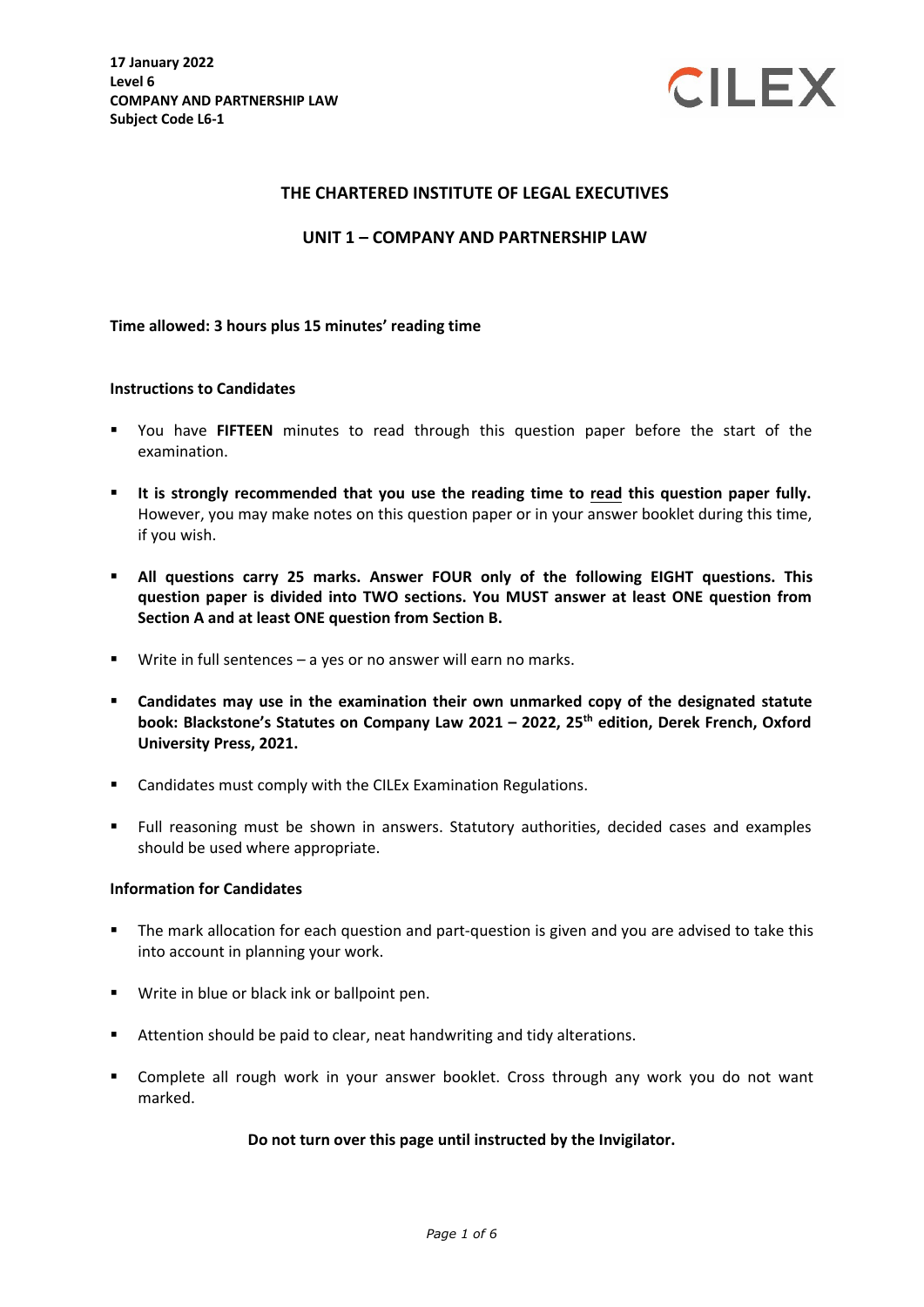## **SECTION A (Answer at least one question from this section)**

1. (a) Critically analyse the role of a 'promoter' of a company, the liabilities they may incur in relation to the company before it is formed, and the protection they may seek from such liabilities.

*(16 marks)*

(b) Explain what should be considered when choosing the name of a new company prior to incorporation.

> *(9 marks) (Total: 25 marks)*

2. Critically evaluate the respective benefits for a company and for its creditors of fixed and floating charges over the company's assets.

*(25 marks)*

3. (a) Describe how a liquidator may be appointed when a company becomes insolvent.

*(8 marks)*

(b) Explain the powers of a liquidator, with particular reference to those related to the avoidance of transactions entered into by the company being wound up.

> *(17 marks) (Total: 25 marks)*

4. Analyse and compare the respective protections available to minority shareholders under section 994 and Part 11 of the Companies Act 2006.

*(25 marks)*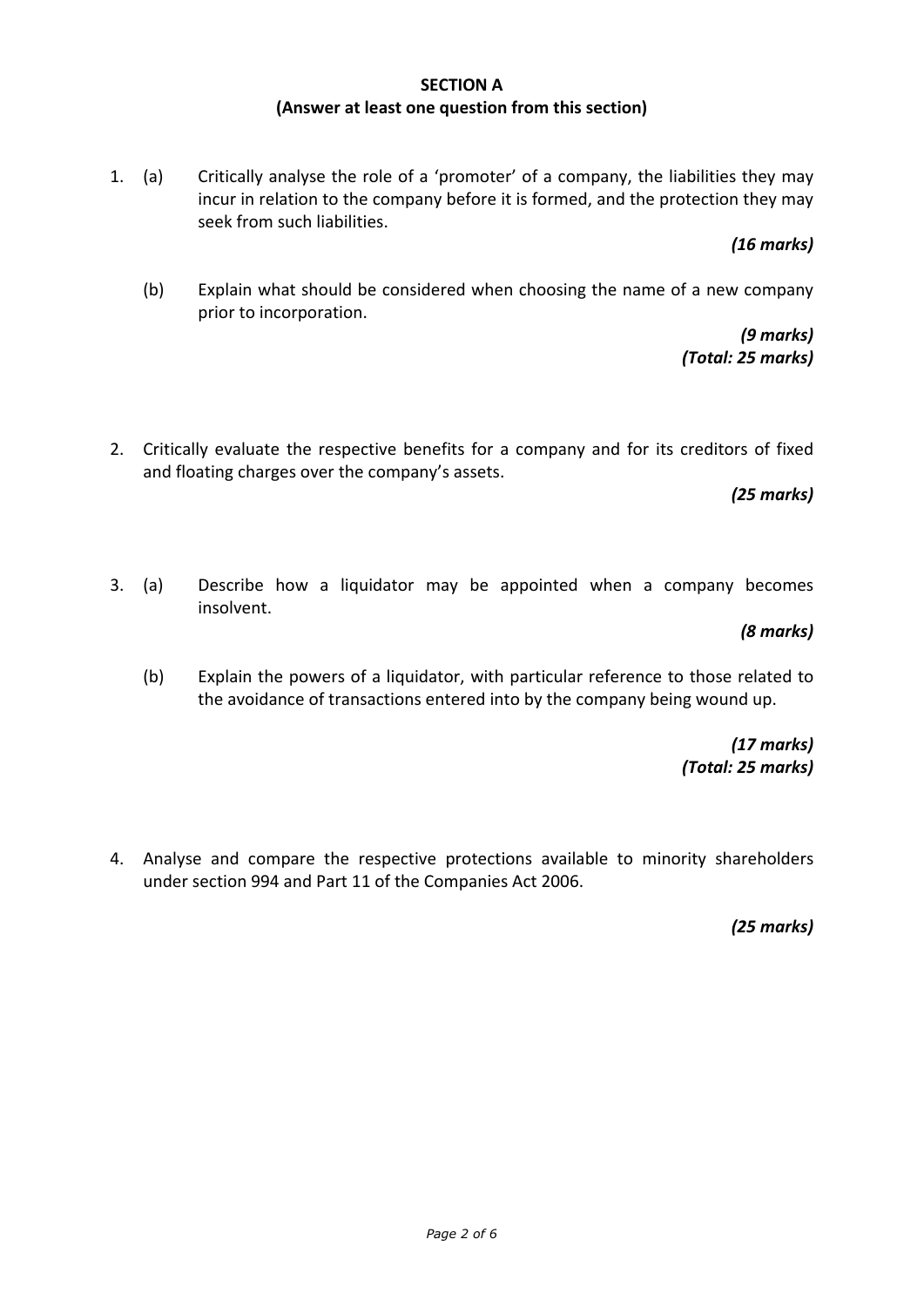## **SECTION B (Answer at least one question from this section)**

## **Question 1**

The Lewis Wendle Partnership (LWP) currently has three partners, Vanya, Francis and Lou, who together run a landscaping and garden-maintenance business. They have clients across the west of England, who range from owners of stately homes to individuals with small townhouse gardens. The partnership was set up 12 years ago.

There is a partnership agreement that includes the following provisions:

- profits and losses are shared equally;
- the partnership will continue after the departure of any partner;
- all partners must consent to the incurring of any debt over £2,750 on behalf of the partnership.

Despite the recent pandemic, the partnership's business has been thriving and the partners are now looking to take on another partner. They have been in discussions with Piers Thomas, an experienced and quite well-known horticulturalist. He has indicated that he would be happy to join the partnership in early April 2022. The partners are, however, keen to put Piers' name on their website and other marketing material as soon as possible, to enhance the partnership's reputation.

Piers has, until now, run his own business as a sole trader and is uncertain of the implications of joining a partnership.

In the last week, an invoice for £4,000, addressed to the partnership, was received at the partnership's main office for a high-quality ride-on mower. Vanya and Lou discovered that the order for the mower had been made by Francis. The supplier was Dashers' Mowers Ltd, a new company with whom LWP has had no previous dealings.

(a) Advise who will be liable to pay for the mower.

*(14 marks)* 

- (b) Explain to Piers:
	- (i) whether he could incur liability for any debts of the partnership either before he joins, or after he leaves, the partnership;

*(6 marks)*

(ii) the protections that he could seek from such potential liabilities.

*(5 marks)*

*(Total: 25 marks)*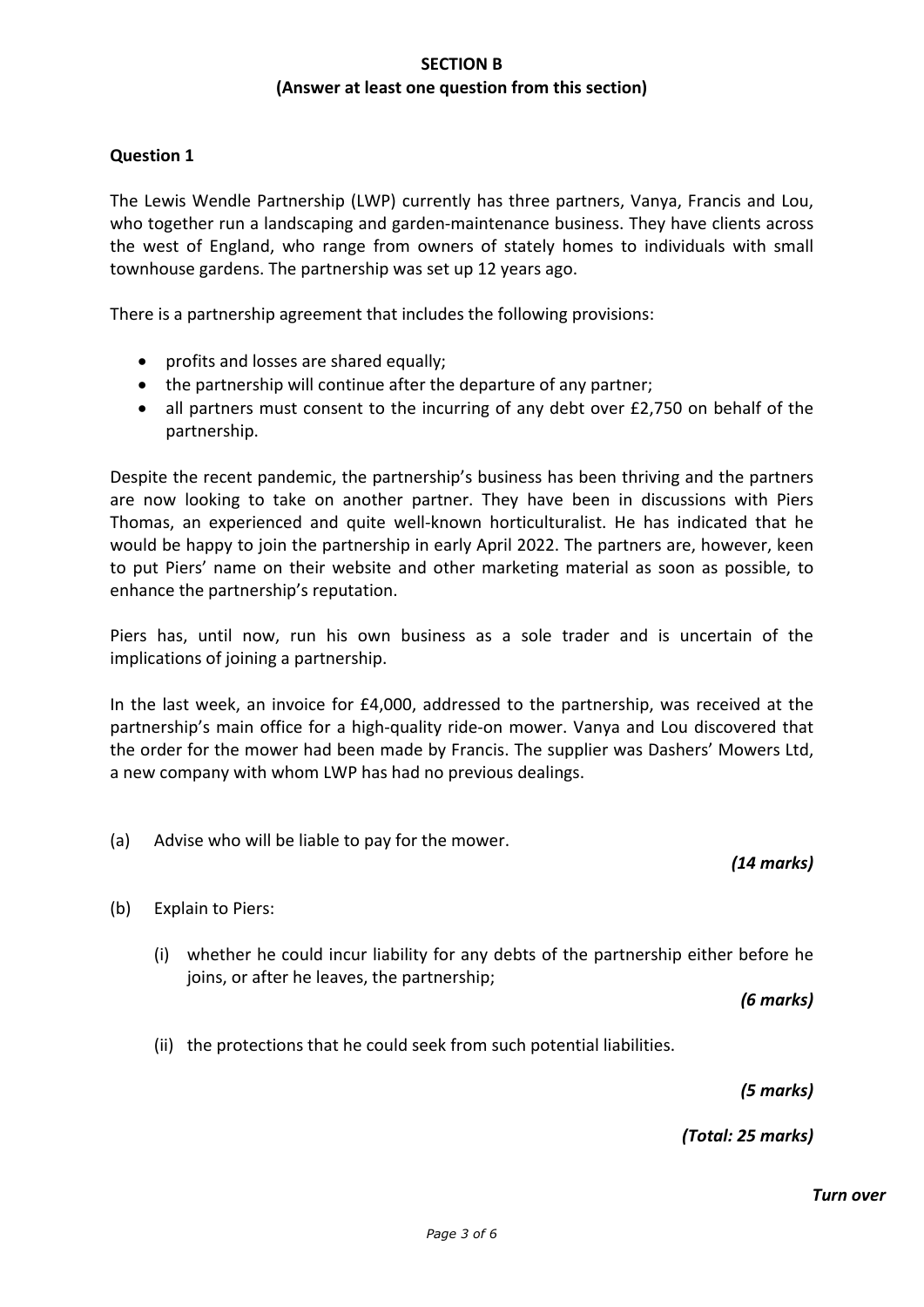# **Question 2**

Dominic has been invited to invest in a limited company, Gee's Pallets Limited (GPL), which was incorporated about three years ago. It currently has two founding shareholders, who are also its current directors. It was initially funded by cash provided by the two founders and an unsecured overdraft facility from Bedford Bank. GPL adopted Model Articles for Private Companies but excluded Model Article 14.

GPL is thriving despite the recent pandemic and needs to expand its vehicle fleet. Dominic is keen to help finance GPL. Even though he has not yet finalised the form of his investment, Dominic is shortly to be appointed as GPL's third director.

Dominic is considering investing about £100,000. He will make this investment either through an unsecured loan to GPL or by purchasing new ordinary shares in GPL.

If Dominic makes a loan, he expects interest to be payable at about 1.5% per annum and for the loan to be repaid within ten years. If he takes shares in GPL, he anticipates that they would give him a 25% to 30% share in the company.

Advise Dominic on the following:

- the process for appointing him as a director of GPL;
- whether, once he has been appointed, he will be able to participate at the board meeting that eventually agrees on the terms of his financial investment in GPL;
- how his rights within GPL would differ if he lent the company the money, rather than buying GPL shares.

*(25 marks)*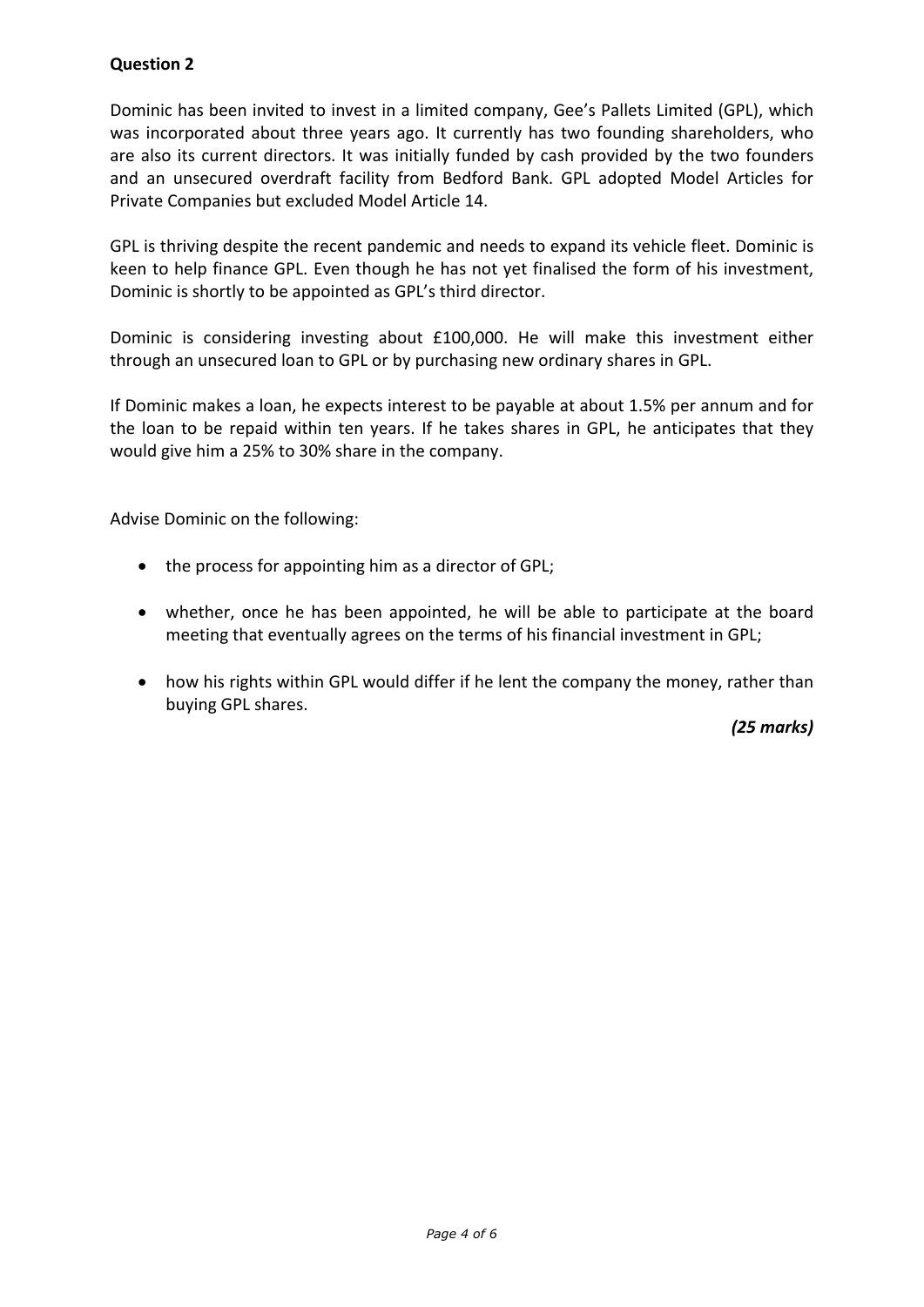# **Question 3**

Helena owns 76%, Saskia owns 14%, and Gyorgy owns 10% of the shares of Pascoe Print Shops Limited (PPSL). The company was incorporated in 2009 and is based in Milton Keynes. PPSL has a number of print shops across Northamptonshire and Bedfordshire.

PPSL adopted the Model Articles for Private Companies. These are unamended, except for the inclusion of an additional article (numbered Special Article A) that provides that any majority shareholder, wishing to sell their shares, must first offer them to the remaining shareholders. It further provides that the offer price for such shares is to be determined by 'the accountants'.

A dispute has now arisen between the shareholders as to the meaning of 'the accountants'. Helena claims it was agreed to be the accountants retained as the company's auditors, while Saskia and Gyorgy claim it was to be a firm of independent accountants. Unfortunately, neither view was reflected in the wording of the articles.

Helena has recently told Saskia and Gyorgy that she is going to sell her shares to a friend of hers and not offer them to the other current shareholders. She is also threatening to hold a general meeting to remove Special Article A.

Advise Saskia and Gyorgy:

(a) whether they can enforce Special Article A against Helena, and how the courts would deal with the disagreement about the meaning of the term 'the accountants' in Special Article A;

# *(15 marks)*

(b) on any means by which they might prevent Helena from removing Special Article A.

### *(10 marks)*

**[NOTE TO CANDIDATES: Do NOT discuss in your answers the remedies available under section 994 of the Companies Act 2006 or section 122(1)(g) of the Insolvency Act 1986.]** 

*(Total: 25 marks)*